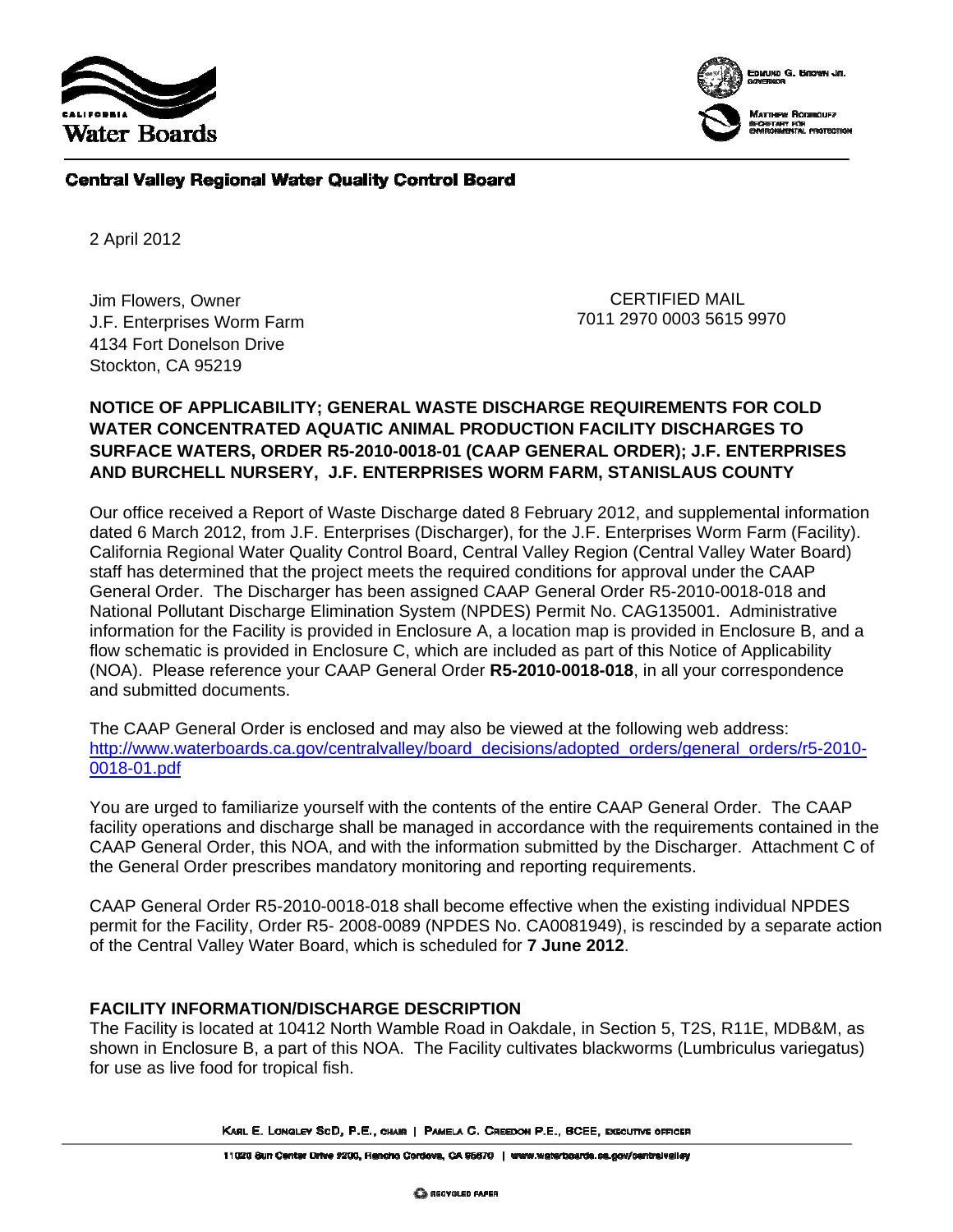The Facility diverts 2 million gallons per day (mgd) of water from the Stanislaus River to 41 shallow ponds on the south bank of the River. Prepared food, consisting primarily of grains, is added to the ponds at a ratio of approximately 3 pounds of food per pound of worms harvested. Approximately 45,000 pounds of worms are harvested annually. The Discharger uses approximately one-half pint of chlorine bleach per week to clean storage tanks and buckets. The cleaning water is not discharged to surface waters, so no chlorine enters the receiving water. No aquaculture drugs are used at the Facility.

The ponds are arranged in groups of two to four ponds operating in series. Each pond contains several sprayer aerators. After passing through the ponds, the wastewater is delivered to a 112,500 cubic foot settling basin. From the settling basin, process water is discharged at a flow rate of 2 mgd to the Stanislaus River, a water of the United States at point latitude  $37^{\circ}$  47' 11.75" N and longitude 120° 47' 3.95" W (west of the Orange Blossom Road).

The Facility maintains the ability to add up to 1.44 mgd of groundwater to the ponds to control turbidity in the event that the Stanislaus River is excessively turbid (e.g., during periods of high run-off). However, under normal operating conditions the Facility does not use groundwater.

When a pond is ready to be harvested, the influent water and aerators are shut off. As oxygen levels in the ponds decrease, the worms move to the surface of the pond sediments in search of oxygen, which allows them to be collected manually with nets. The harvested worms are placed in a series of aerated cleaning baths to separate the worms from residual sediments. The cleaning process consists of reducing the oxygen levels in a bath by minimizing aeration. This causes the worms to crawl out of the residual pond sediments to the edge of the bath where they are easily collected. The worms are passed through two cleaning baths before they are ready for shipping.

The Facility removes solids from the ponds approximately every 1 to 2 years, on a rotating basis. Organisms in the pond solids slowly build up and begin competing with the worms for food. Eventually, ponds begin to experience reduced worm production as a result of the competition. When a noticeable reduction in worm production occurs in a group of ponds, the Discharger empties the group of ponds, allows the ponds to dry, then removes the upper solids layer. The dried solids are placed on the berms along the edges of the ponds.

#### **EFFLUENT LIMITATIONS**

Effluent limitations are specified in Section V. EFFLUENT LIMITATIONS AND DISCHARGE SPECIFICATIONS of the CAAP General Order. **Effective 7 June 2012**, the following effluent limitations are applicable to this discharge and are contained in Section V. A and B of the CAAP General Order:

- 1. *Total Suspended Solids, Settleable Solids, Formaldehyde, and Chlorine* The Discharger shall comply with the effluent limitations required in Section V.A.1 (Table 1) for total suspended solids, settleable solids, formaldehyde, and chlorine.
- 2. *pH* The Discharger shall comply with the effluent limitations required in Section V.B.1 for pH.
- 3. *Total Recoverable Copper* The Discharger shall comply with the effluent limitations required in Section V.B.3 (Table 3) for total recoverable copper.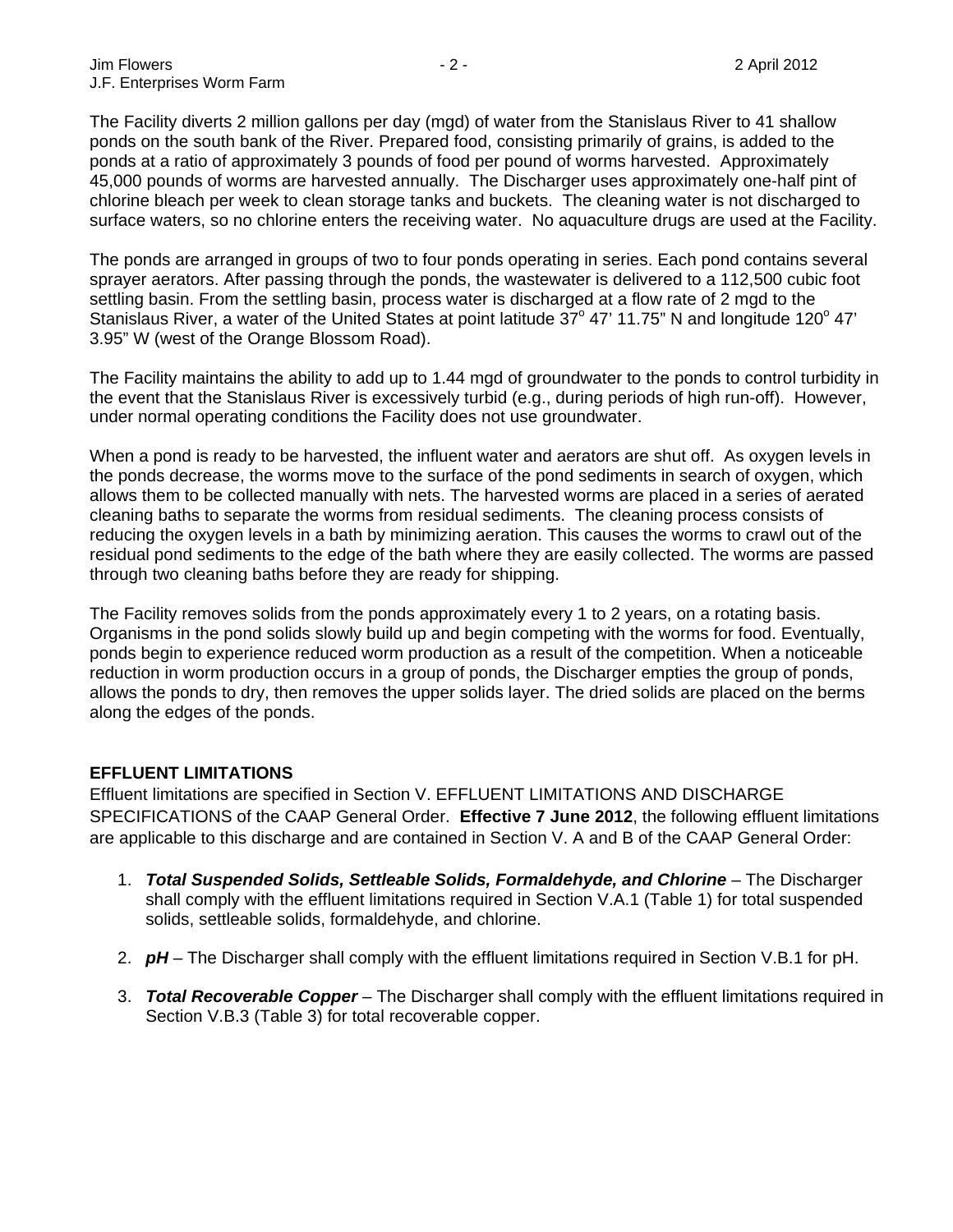#### **MONITORING REQUIREMENTS**

The CAAP General Order requires that dischargers comply with the Monitoring and Reporting Program that is incorporated as Attachment C to the CAAP General Order. Influent, effluent, and receiving water monitoring requirements are based on the pounds of aquatic animals produced. This Facility is in the category of production less than 100,000 pounds produced per year.

Site-specific monitoring locations for influent, effluent and receiving water monitoring are shown in Enclosure C to this NOA (Facility Flow Schematic), and as described in the following table:

| <b>Discharge</b><br>Point<br><b>Name</b> | <b>Monitoring</b><br><b>Location Name</b> | <b>Monitoring Location Description</b>                                                                      |
|------------------------------------------|-------------------------------------------|-------------------------------------------------------------------------------------------------------------|
| $-$                                      | <b>INF-001</b>                            | Stanislaus River Intake. Location where influent sample can be collected<br>prior to entering the Facility. |
| --                                       | <b>INF-002</b>                            | Groundwater Supply Well. Location where influent sample can be<br>collected prior to entering the Facility. |
| 001                                      | EFF-001                                   | Effluent wastewater flow from the settling ponds prior to discharge to the<br><b>Stanislaus River</b>       |
| $-$                                      | <b>RSW-001</b>                            | 100 feet upstream from Discharge Point No. 001 in the Stanislaus River                                      |
| --                                       | <b>RSW-002</b>                            | 100 feet downstream from Discharge Point No. 001 in the Stanislaus River                                    |

## **Monitoring Locations**

**Effective 7 June 2012**, the Discharger is required to comply with all the Monitoring and Reporting Requirements contained in Attachment C to the CAAP General Order for facilities with production less than 100,000 pounds per year. A summary of the monitoring requirements is provided below:

- 1. *Influent Monitoring* The Discharger shall monitor the influent in accordance with Table C-3 of the CAAP General Order for settleable solids, pH, electrical conductivity @25ºC, copper (total recoverable), hardness, and total suspended solids.
- 2. *Effluent Monitoring* The Discharger shall monitor the effluent in accordance with Table C-5 of the CAAP General Order for settleable solids, net settleable solids, turbidity, pH, electrical conductivity @25ºC, copper (total recoverable), hardness, formaldehyde, chlorine, total suspended solids, and net total suspended solids.
- 3. *Receiving Water Monitoring* The Discharger shall monitor the receiving water in accordance with Section VIII. B (receiving water observations) and Table C-7of the CAAP General Order for dissolved oxygen, temperature, turbidity, pH, electrical conductivity @25ºC, and hardness.
- 4. *Other Monitoring Requirements* The Discharger shall submit a Monthly Drug and Chemical Use Report (Section IX.A) and conduct Priority Pollutant Metals Monitoring (Section IX.B) in accordance with the CAAP General Order.

The first self-monitoring report (SMR) required under the CAAP General Order is the June 2012 SMR, which shall be submitted by 1 August 2012. Until then, the Discharger shall continue submitting SMRs required by Order R5-2008-0089.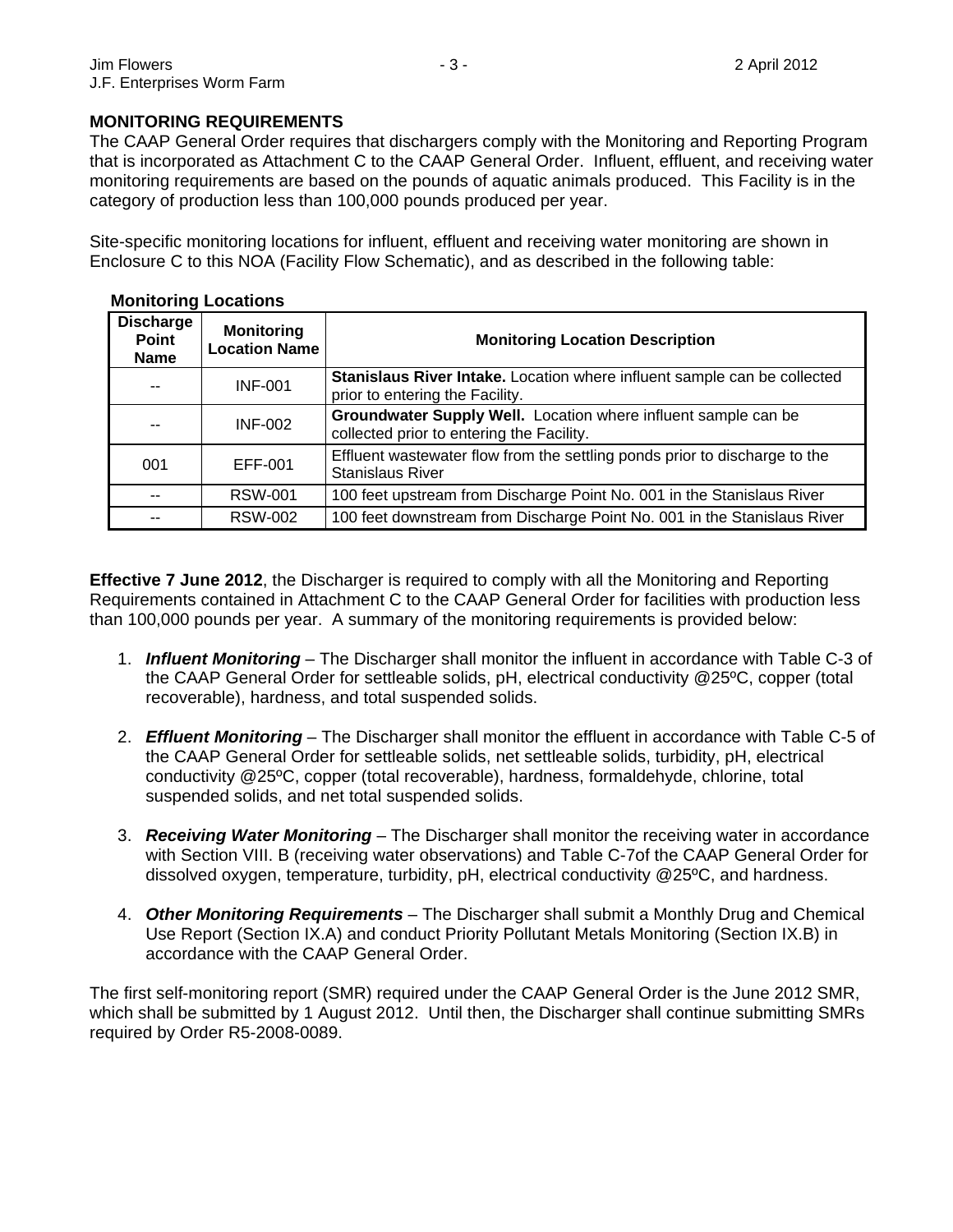#### **SATISFACTION OF ANTI-BACKSLIDING REQUIREMENTS**

The effluent limitations in this NOA are at least as stringent as the effluent limitations in the previous individual NPDES permit, Order R5-2008-0089, with the exception of effluent limitations for BOD $_5$ . The previous Order included an effluent limit for  $BOD<sub>5</sub>$  of 5 mg/L and 10 mg/L, as monthly average and daily maximum, respectively. Based on the Discharger's last three years of monthly effluent monitoring data for BOD<sub>5</sub>, the discharge does not demonstrate reasonable potential. All samples were well below the effluent limitations. Therefore, the effluent limits for  $BOD<sub>5</sub>$  have not been included in this NOA. This is consistent with the federal antibacksliding regulations, because the new data represents new information that was not available at the time the previous Order was adopted. The removal of  $BOD<sub>5</sub>$  effluent limits for the discharge is consistent with state and federal antibacksliding requirements. The removal of the  $BOD<sub>5</sub>$  effluent limitations is also consistent with the antidegradation provisions of 40 CFR 131.12. Any impact on existing water quality will be insignificant.

The previous Order also contained twice a month monitoring requirements for total suspended solids and settleable solids. The monitoring has been reduced to once a month monitoring. Based on reported effluent data for the last three years, the effluent settleable solids and total suspended solids were consistently below effluent limitations. Therefore, reduced monitoring requirements for these constituents is appropriate. This change in monitoring requirements is less stringent. This is consistent with the federal antibacksliding regulations, because the new data represents new information that was not available at the time the previous Order was adopted. The reduction in monitoring frequency for total suspended solids and settleable solids is consistent with state and federal antibacksliding requirements. These changes are also consistent with the antidegradation provisions of 40 CFR 131.12. Any impact on existing water quality will be insignificant.

#### **NOTICE OF APPLICABILITY REQUIREMENTS**

The Discharger is hereby authorized to discharge to the Stanislaus River under the terms and conditions of the CAAP General Order. In addition to the requirements contained in the CAAP General Order, the following shall also apply:

- 1. The discharge from the Facility shall not exceed a daily average flow of 2 mgd during the effective period of the CAAP General Order.
- 2. If directed by Central Valley Water Board staff, the Discharger shall electronically submit Self-Monitoring Reports (SMRs) using the State Water Resources Control Board's California Integrated Water Quality System (CIWQS) Program website (http://www.waterboards.ca.gov/ciwqs/index.html). The CIWQS website will provide directions for SMR submittal in the event there will be service interruption for electronic submittal. Until directed to submit electronic SMRs, the Discharger shall submit paper SMRs.
- 3. The State Water Resources Control Board (State Water Board) has determined that individual or general permits for aquaculture activities defined in 40 CFR 122.25(b) will be subject to the same annual fee, which currently is \$1,000 (State Water Board Resolution 2002-0150), but may be subject to change.
- 4. The CAAP General Order expires on **1 January 2015**, and enrollees will continue to be authorized to discharge until coverage becomes effective under a reissued Order or until Central Valley Water Board staff formally terminates your coverage. Only those CAAP facilities authorized to discharge and who submit a Notice of Intent at least **180** days prior to the expiration date of Order R5-2010-0018-01 will remain authorized to discharge under administratively continued permit conditions.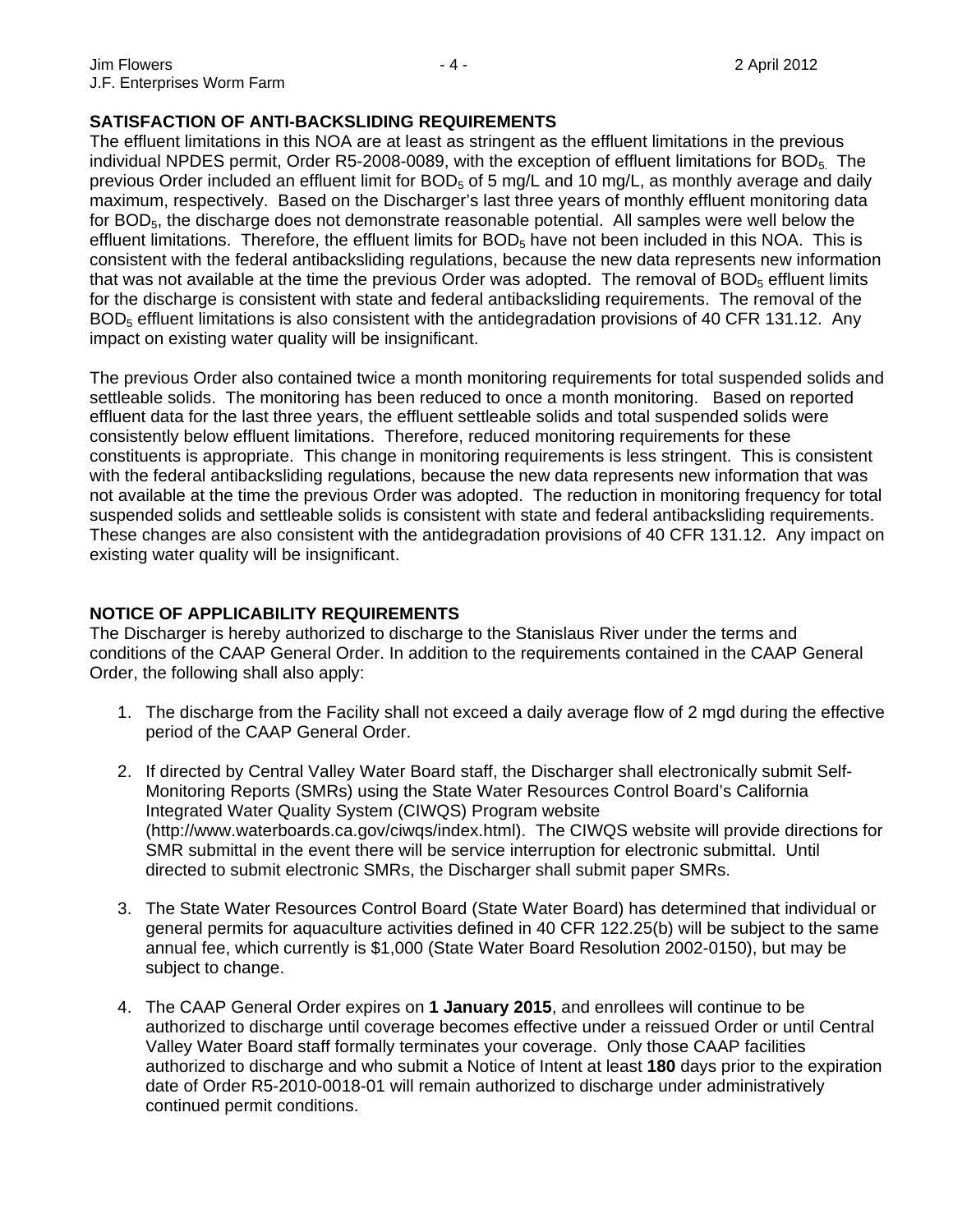#### **ENFORCEMENT**

Failure to comply with the CAAP General Order and/or this NOA may result in enforcement actions, which could include administrative civil liability. Effluent limitation violations and some late reporting violations are subject to Mandatory Minimum Penalties (MMPs) of \$3,000 per violation [California Water Code Sections 13385(h) and (i)]. If you have no discharge during a monitoring period, you must submit a monthly self-monitoring report indicating that no discharge occurred. You must notify the Central Valley Water Board staff within 24 hours of noncompliance or anticipated noncompliance.

#### **COMMUNICATION**

All monitoring reports submittals, notification of non-compliance, and questions regarding compliance and enforcement shall be directed to Mohammed Farhad of the Central Valley Water Board's NPDES Compliance and Enforcement Unit. Mr. Farhad can be reached at (916)-464-1181, or mfarhad@waterboards.ca.gov.

Questions regarding the permitting aspects of your CAAP General Order, and written notification for termination of coverage under the Order, shall be directed to Anand Mamidi at (916) 464-4583 or at amamidi@waterboards.ca.gov.

Any person aggrieved by this action of the Central Valley Water Board may petition the State Water Board to review the action in accordance with California Water Code section 13320 and California Code of Regulations, title 23, sections 2050 and following. The State Water Board must receive the petition by 5:00 p.m., 30 days after the date of this NOA, except that if the thirtieth day following the date of this Order falls on a Saturday, Sunday, or state holiday, the petition must be received by the State Water Board by 5:00 p.m. on the next business day. Copies of the law and regulations applicable to filing petitions may be found on the Internet or will be provided upon request. The Internet address is: http://www.waterboards.ca.gov/public\_notices/petitions/water\_quality.

*Original Signed By Kenneth D. Landau for* 

Pamela C. Creedon Executive Officer

Enclosures  $(4)$ : 1) Enclosure A – Facility Administrative Information

- 2) Enclosure B Location Map
- 3) Enclosure C Facility Schematic
- 4) CAAP General Order R5-2010-0018-01 (Discharger only)
- cc: David Smith, U.S. EPA, Region IX, San Francisco Phil Isorena, State Water Resources Control Board, Sacramento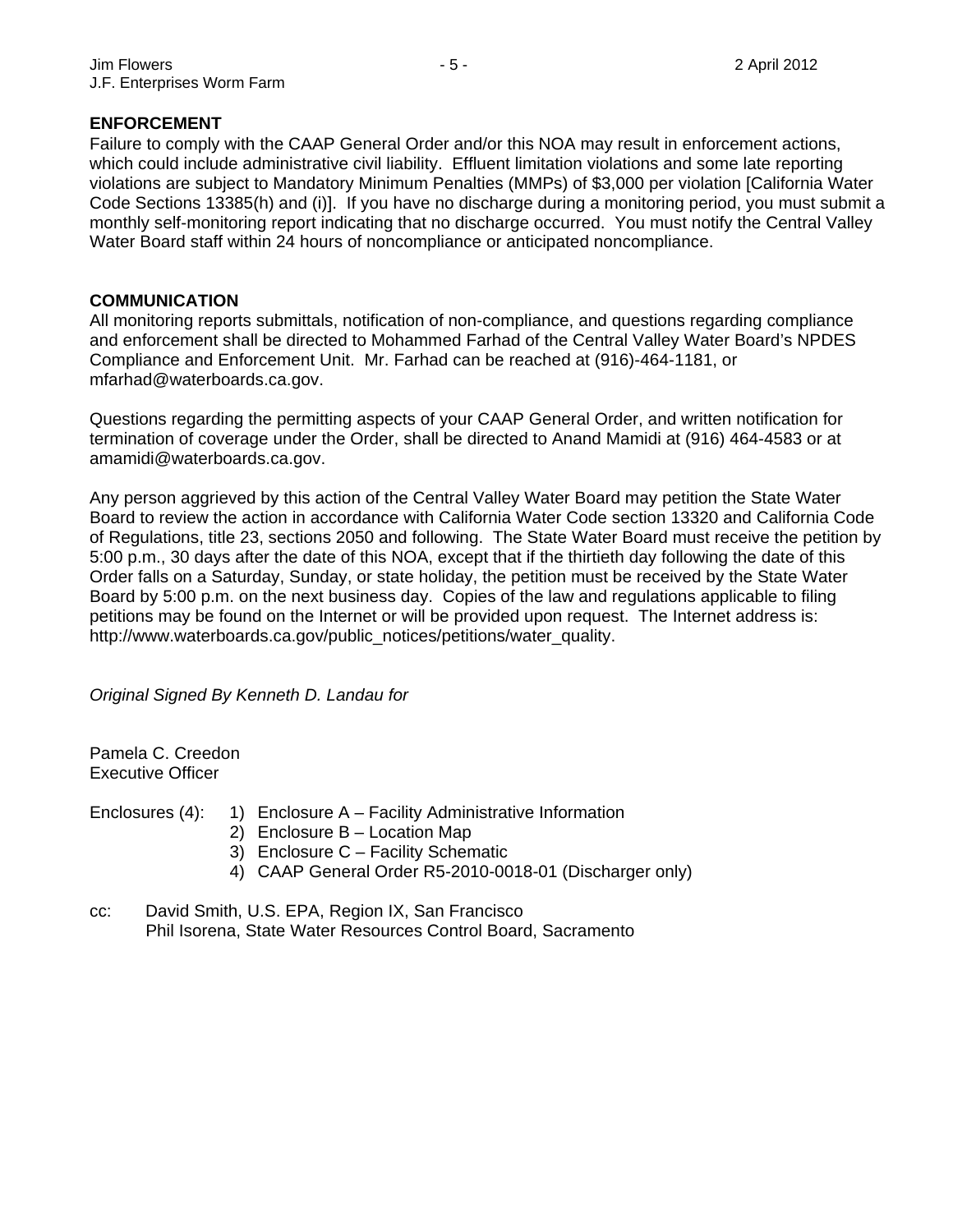# **ENCLOSURE A – FACILITY ADMINISTRATIVE INFORMATION**

| <b>Name of Facility</b>                                       | J.F. Enterprises Worm Farm                                                                                                |
|---------------------------------------------------------------|---------------------------------------------------------------------------------------------------------------------------|
| <b>Type of Facility</b>                                       | Cold Water Aquaculture Facility, SIC Code 0921                                                                            |
| <b>WDID</b>                                                   | 5B34NP00013                                                                                                               |
| <b>General Order NOA Enrollee</b><br><b>Number</b>            | R5-2010-0018-018                                                                                                          |
| <b>Discharger</b>                                             | J.F. Enterprises (Facility Owner/Operator) and<br><b>Burchell Nursery (Site Owner)</b>                                    |
| <b>Facility Address</b>                                       | 4134 Fort Donelson Dr.<br>Stockton, CA 95219                                                                              |
| <b>Land Owner (Address)</b>                                   | <b>Burchell Nursery</b><br>1200 State Route 120<br>Oakdale, CA 95361 (Contact Person: Bruce Harms<br>$(209 - 825 - 6331)$ |
| <b>Facility Contact, Title and Phone</b>                      | Jim Flowers, Owner<br>209-474-6995                                                                                        |
| <b>Authorized Person to Sign and</b><br><b>Submit Reports</b> | <b>Jim Flowers</b>                                                                                                        |
| <b>Mailing Address</b>                                        | 4134 Fort Donelson Dr.<br>Stockton, CA 95219                                                                              |
| <b>Billing Address</b>                                        | 4134 Fort Donelson Dr.<br>Stockton, CA 95219                                                                              |
| <b>Total Weight Produced (Annual)</b>                         | 45,000 lbs                                                                                                                |
| <b>Major or Minor Facility</b>                                | Minor                                                                                                                     |
| <b>Threat to Water Quality</b>                                | $\overline{2}$                                                                                                            |
| <b>Complexity</b>                                             | $\overline{B}$                                                                                                            |
| <b>Facility Permitted Flow</b>                                | 2.0 million gallons per day (mgd)                                                                                         |
| Watershed                                                     | San Joaquin River Basin                                                                                                   |
| <b>Receiving Water</b>                                        | <b>Stanislaus River</b>                                                                                                   |
| <b>Receiving Water Type</b>                                   | Inland surface water                                                                                                      |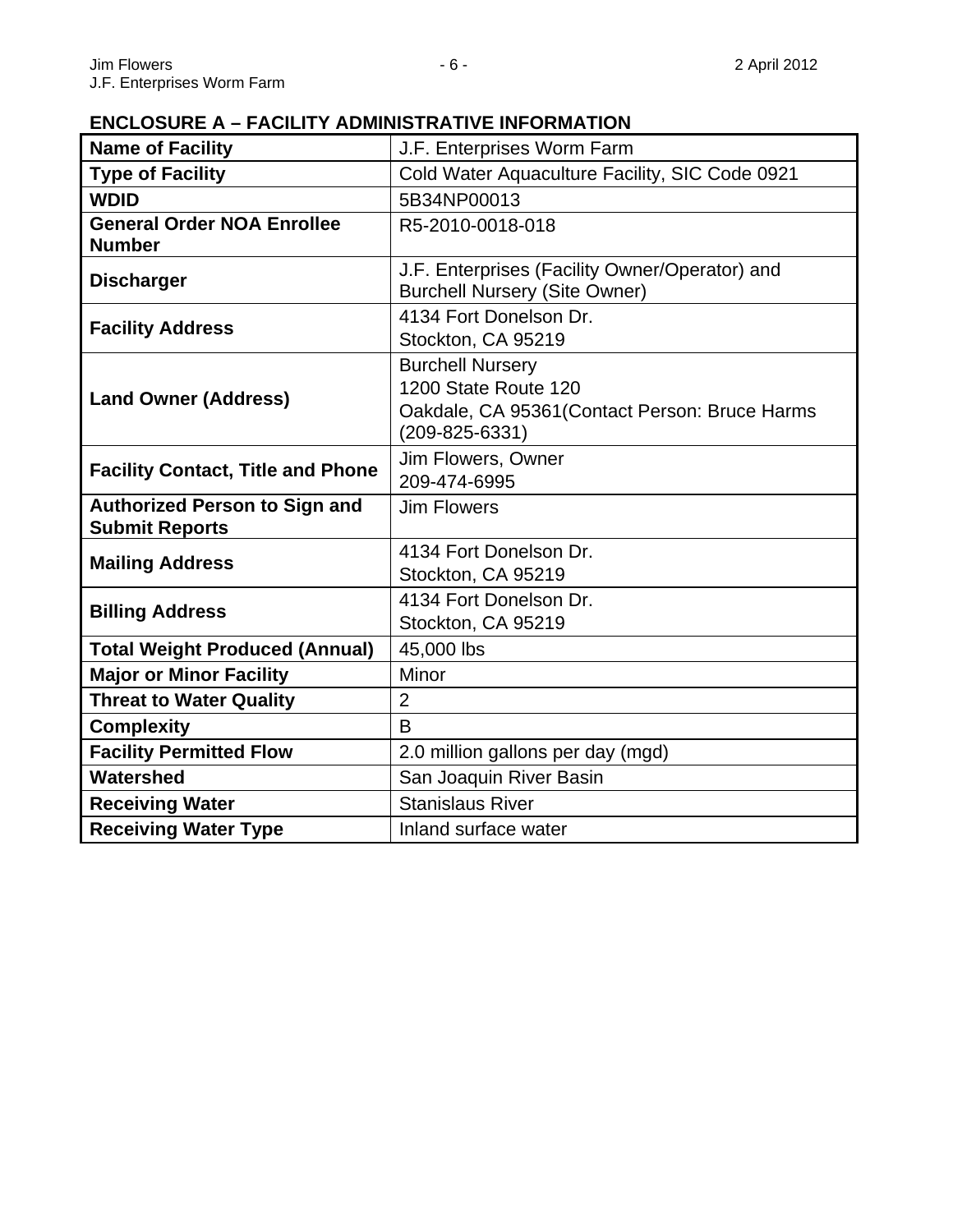# **ENCLOSURE B – LOCATION MAP**



Drawing Reference: **OAKDALE QUADRANGLE**  U.S.G.S TOPOGRAPHIC MAP 7.5 MINUTE QUADRANGLE *Photorevised 1987 Not to scale*

SITE LOCATION MAP

J.F. ENTERPRISES WORM FARM STANISLAUS COUNTY